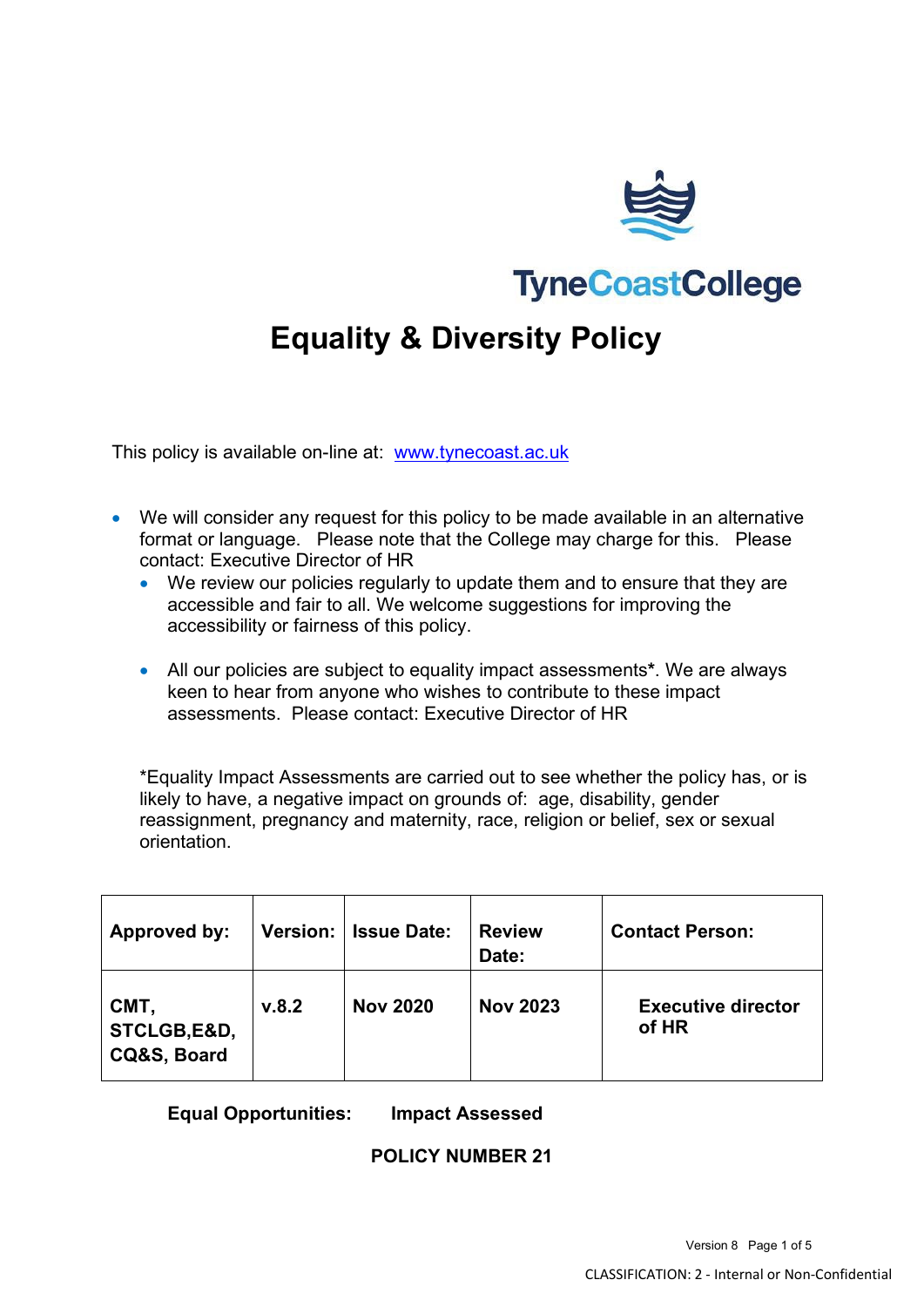# **1 Policy Statement**

Tyne Coast College recognises and values the social and cultural diversity in which it operates. We are committed to promoting equality and respecting the dignity of all staff, students and others who visit the College. We aim to give everyone an equal opportunity to experience their time in College, free from any form of harassment or discrimination**.**

#### **2 Scope**

The Equality and Diversity policy covers all members of the College Community.

#### **3 Legislation**

This policy is based on the requirements of the Equality Act 2010 and our commitment to the duties and responsibilities it places upon us.

The college has a fundamental belief in the right of everyone to be treated with respect and regarded as equal status regardless of the following Protected Characteristics:

- Age
- Disability
- Economic Situation
- Gender re-assignment
- Pregnancy and maternity
- Race
- Religion or belief
- Sex
- Sexual orientation
- Marriage and Civil Partnerships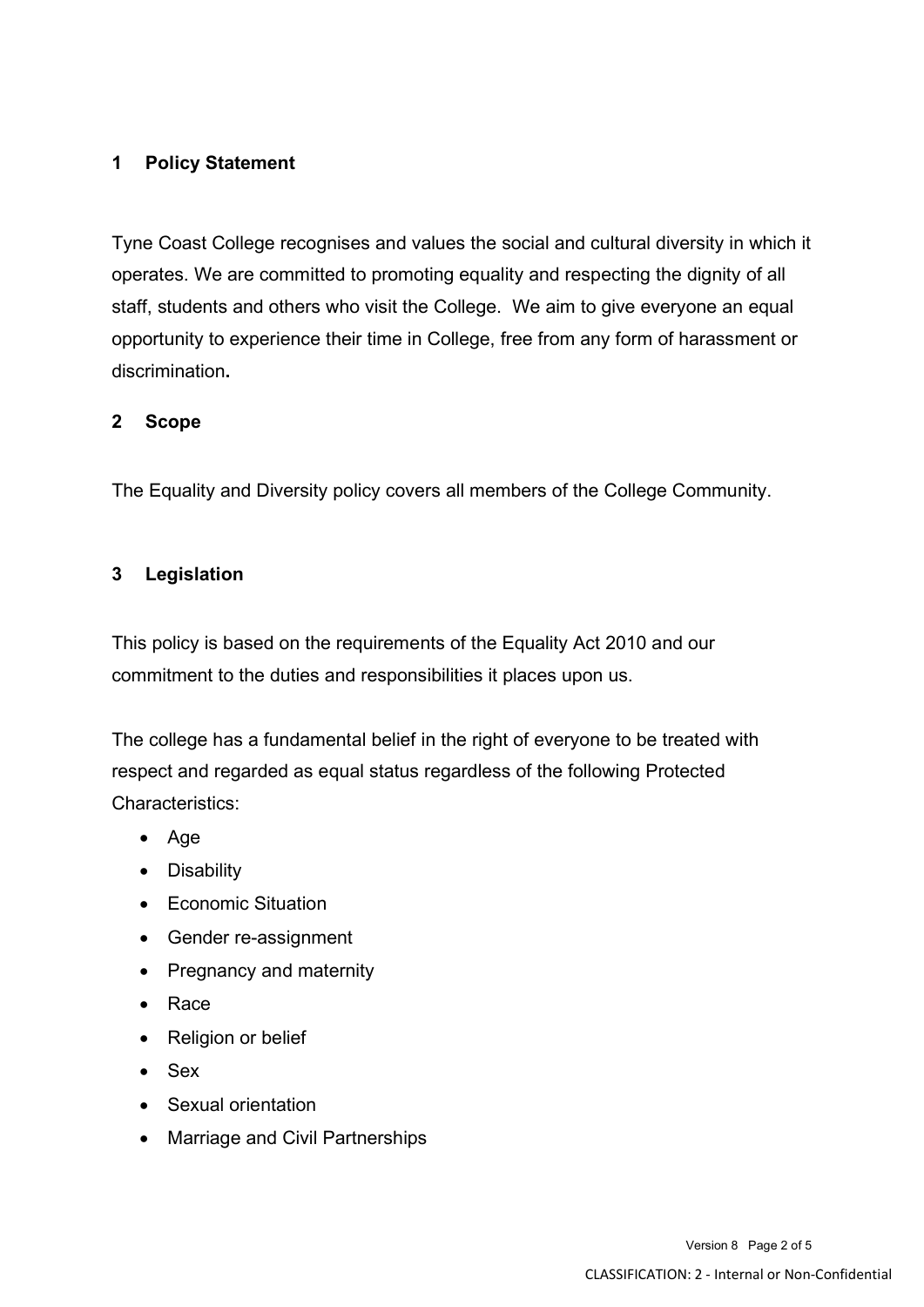In addition, the college has adopted the International Holocaust Remembrance Alliance (IHRA) definition of antisemitism.

The IHRA definition helps clarify how antisemitism can manifest itself in the 21st century, as follows (alongside examples):

*"Antisemitism is a certain perception of Jews, which may be expressed as hatred toward Jews. Rhetorical and physical manifestations of antisemitism are directed toward Jewish or non-Jewish individuals and/or their property, toward Jewish community institutions and religious facilities."* 

## **4 Responsibilities**

Everyone has a responsibility to ensure that the college complies with the requirements of the Equality Act 2010, including the general duty to have due regard to:

- Eliminate unlawful discrimination, harassment and victimisation.
- Advance equality of opportunity between people who share any of the above protected characteristics and those who do not
- Promote good relations between people who share a protected characteristic and those who do not.

The College recognises that all staff and students have a duty to support and uphold the principles contained in the Equality and Diversity Policy and supporting policies. This includes creating a positive and mutually supportive working environment for our staff and an excellent teaching and learning experience for our students.

Everyone has a responsibility to report or challenge any bullying, harassment or discrimination against any individual. All allegations will be taken seriously and dealt with fairly, through the relevant procedure.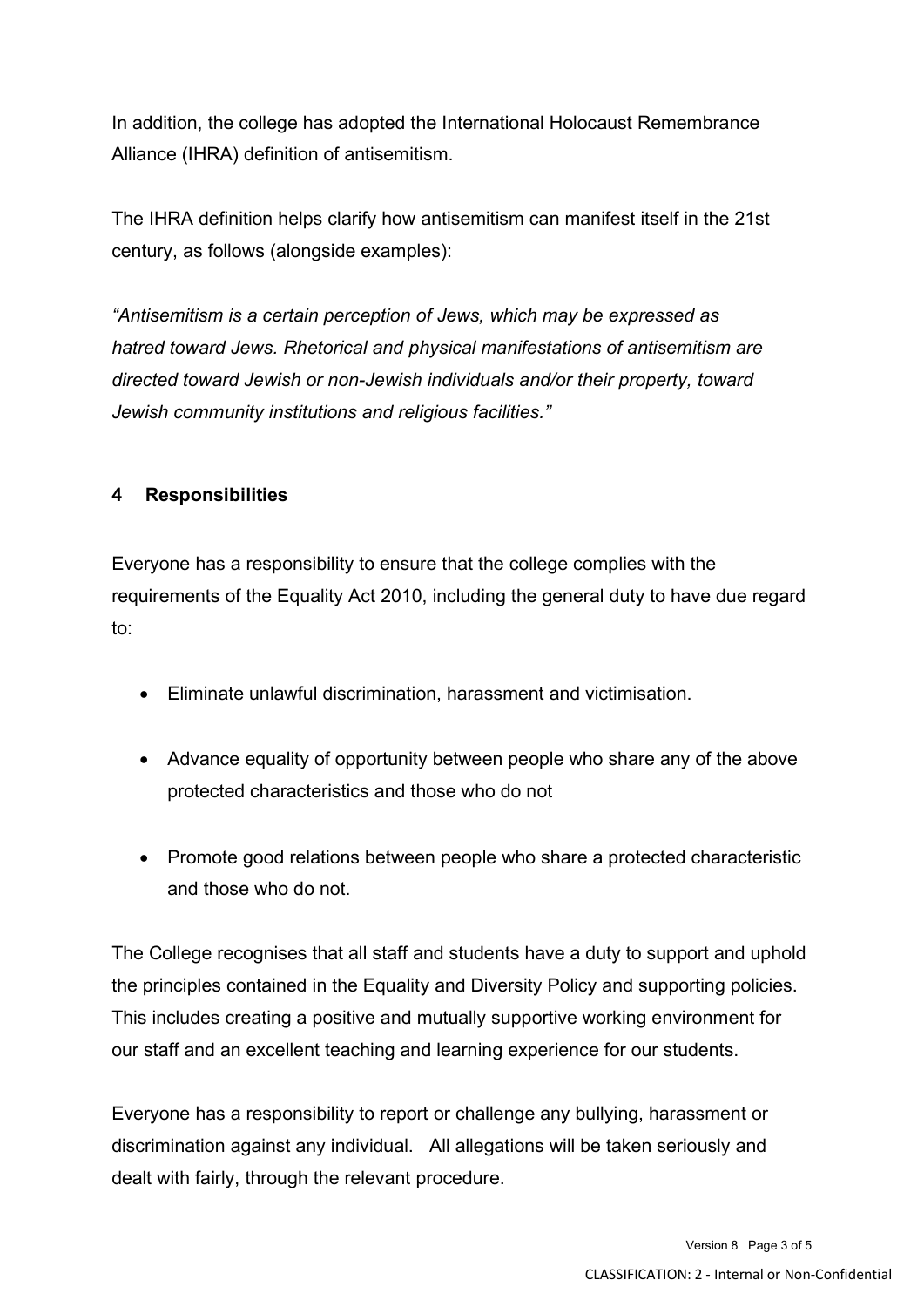Within this general responsibility there are some specific responsibilities:

- 4.1 The College Board of Governors, to take positive action to implement the duties of the Equality Act 2010
- 4.2 The Chief Executive Officer, for the effective implementation, co-ordination and monitoring of the policy
- 4.3 The Executive Director of Human Resources, for provision of initial staff training at induction and updated training to respond to changes in legislation and to develop good practice.

## **5 Actions to Implement and Develop Policy**

An Equality and Diversity Action Plan will be reviewed each year and submitted to the Chief Executive Officer, Senior Management Group and the College Board for approval. The Plan will include specific targets to be achieved, taking account of:

- 5.1 College goals, targets and performance data
- 5.2 Legislative requirements
- 5.3 Issues raised by staff and students
- 5.4 The needs of the community in which the College is based
- 5.5 Positive action to promote and celebrate Equality and Diversity

## **6 Monitoring and Evaluation**

The College will monitor and evaluate achievement in respect of equal opportunities by taking the following actions: